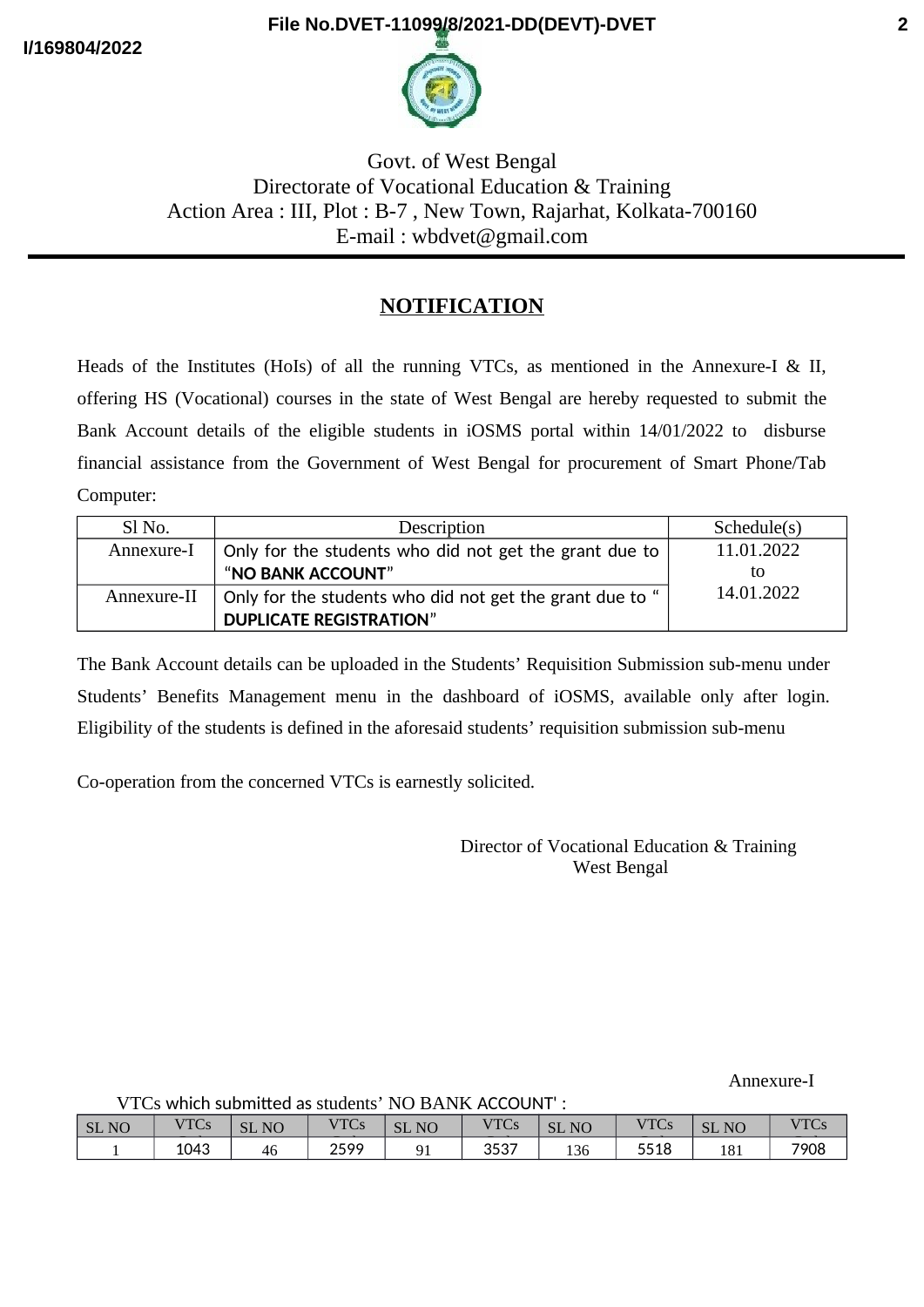|                             |                | 1055 |    |      |     |      | <b>File No.DVET-11099/8/20<del>21-DD</del>(DEVT)-DVET</b><br><sup>17</sup> |      | 182 | 8253 |
|-----------------------------|----------------|------|----|------|-----|------|----------------------------------------------------------------------------|------|-----|------|
| I/1698 <mark>04/2022</mark> |                | 1061 | 48 | 2609 | 93  | 3545 | 138                                                                        | 5530 | 183 | 8263 |
|                             | 4              | 1064 | 49 | 2612 | 94  | 3560 | 139                                                                        | 5536 | 184 | 8266 |
|                             | 5              | 1069 | 50 | 2646 | 95  | 3562 | 140                                                                        | 5545 | 185 | 8279 |
|                             | 6              | 1070 | 51 | 3004 | 96  | 3564 | 141                                                                        | 5547 | 186 | 8281 |
|                             | $\overline{7}$ | 1071 | 52 | 3009 | 97  | 3576 | 142                                                                        | 5606 | 187 | 8282 |
|                             | $\, 8$         | 1072 | 53 | 3010 | 98  | 3584 | 143                                                                        | 6007 | 188 | 8291 |
|                             | 9              | 1082 | 54 | 3014 | 99  | 3601 | 144                                                                        | 6009 | 189 | 8293 |
|                             | 10             | 1089 | 55 | 3018 | 100 | 3607 | 145                                                                        | 6011 | 190 | 8308 |
|                             | 11             | 1105 | 56 | 3045 | 101 | 3608 | 146                                                                        | 6019 | 191 | 8502 |
|                             | 12             | 1118 | 57 | 3055 | 102 | 3625 | 147                                                                        | 6021 | 192 | 8512 |
|                             | 13             | 1138 | 58 | 3058 | 103 | 3671 | 148                                                                        | 6031 | 193 | 8514 |
|                             | 14             | 1145 | 59 | 3064 | 104 | 3716 | 149                                                                        | 6047 | 194 | 8524 |
|                             | 15             | 1166 | 60 | 3098 | 105 | 4004 | 150                                                                        | 6064 | 195 | 8561 |
|                             | 16             | 1198 | 61 | 3110 | 106 | 4006 | 151                                                                        | 6088 | 196 | 8777 |
|                             | 17             | 1202 | 62 | 3133 | 107 | 4013 | 152                                                                        | 6096 | 197 | 9263 |
|                             | 18             | 1208 | 63 | 3134 | 108 | 4015 | 153                                                                        | 6140 | 198 | 9276 |
|                             | 19             | 1222 | 64 | 3139 | 109 | 4035 | 154                                                                        | 6150 | 199 | 9277 |
|                             | 20             | 1544 | 65 | 3145 | 110 | 4040 | 155                                                                        | 6168 | 200 | 9284 |
|                             | 21             | 1545 | 66 | 3159 | 111 | 4045 | 156                                                                        | 6265 | 201 | 9773 |
|                             | 22             | 1555 | 67 | 3168 | 112 | 4063 | 157                                                                        | 6270 |     |      |
|                             | 23             | 1573 | 68 | 3170 | 113 | 4076 | 158                                                                        | 6276 |     |      |
|                             | 24             | 1620 | 69 | 3177 | 114 | 4079 | 159                                                                        | 6278 |     |      |
|                             | 25             | 1713 | 70 | 3179 | 115 | 4081 | 160                                                                        | 6279 |     |      |
|                             | 26             | 1714 | 71 | 3185 | 116 | 4086 | 161                                                                        | 6296 |     |      |
|                             | 27             | 1726 | 72 | 3209 | 117 | 4102 | 162                                                                        | 6298 |     |      |
|                             | 28             | 1742 | 73 | 3232 | 118 | 4118 | 163                                                                        | 6299 |     |      |
|                             | 29             | 2016 | 74 | 3275 | 119 | 4173 | 164                                                                        | 6301 |     |      |
|                             | 30             | 2064 | 75 | 3315 | 120 | 4245 | 165                                                                        | 6307 |     |      |
|                             | 31             | 2087 | 76 | 3339 | 121 | 5012 | 166                                                                        | 6346 |     |      |
|                             | 32             | 2109 | 77 | 3453 | 122 | 5024 | 167                                                                        | 6347 |     |      |
|                             | 33             | 2133 | 78 | 3510 | 123 | 5026 | 168                                                                        | 6348 |     |      |
|                             | 34             | 2164 | 79 | 3516 | 124 | 5030 | 169                                                                        | 6349 |     |      |
|                             | 35             | 2503 | 80 | 3517 | 125 | 5032 | 170                                                                        | 6771 |     |      |
|                             | 36             | 2531 | 81 | 3518 | 126 | 5042 | 171                                                                        | 6775 |     |      |
|                             | 37             | 2533 | 82 | 3519 | 127 | 5043 | 172                                                                        | 6781 |     |      |
|                             | 38             | 2537 | 83 | 3520 | 128 | 5046 | 173                                                                        | 6784 |     |      |
|                             | 39             | 2539 | 84 | 3521 | 129 | 5049 | 174                                                                        | 6789 |     |      |
|                             | 40             | 2562 | 85 | 3522 | 130 | 5052 | 175                                                                        | 6791 |     |      |
|                             | 41             | 2574 | 86 | 3523 | 131 | 5055 | 176                                                                        | 6819 |     |      |
|                             | 42             | 2586 | 87 | 3524 | 132 | 5058 | 177                                                                        | 6925 |     |      |
|                             | 43             | 2587 | 88 | 3525 | 133 | 5072 | 178                                                                        | 7784 |     |      |
|                             | 44             | 2589 | 89 | 3526 | 134 | 5080 | 179                                                                        | 7804 |     |      |
|                             | 45             | 2597 | 90 | 3534 | 135 | 5084 | 180                                                                        | 7828 |     |      |

## Annexure-II

VTCs having students' DUPLICATE REGISTRATION :

| N <sub>C</sub><br><b>SL</b> | $\overline{\phantom{0}}$<br>$T_{\rm T}$<br>Code | <b>SL NO</b><br>$\Gamma$ | $T$ $T$ $T$ $T$<br>Code |  |
|-----------------------------|-------------------------------------------------|--------------------------|-------------------------|--|
|                             | 1009                                            | $\Omega$<br>კხ           | 3268                    |  |